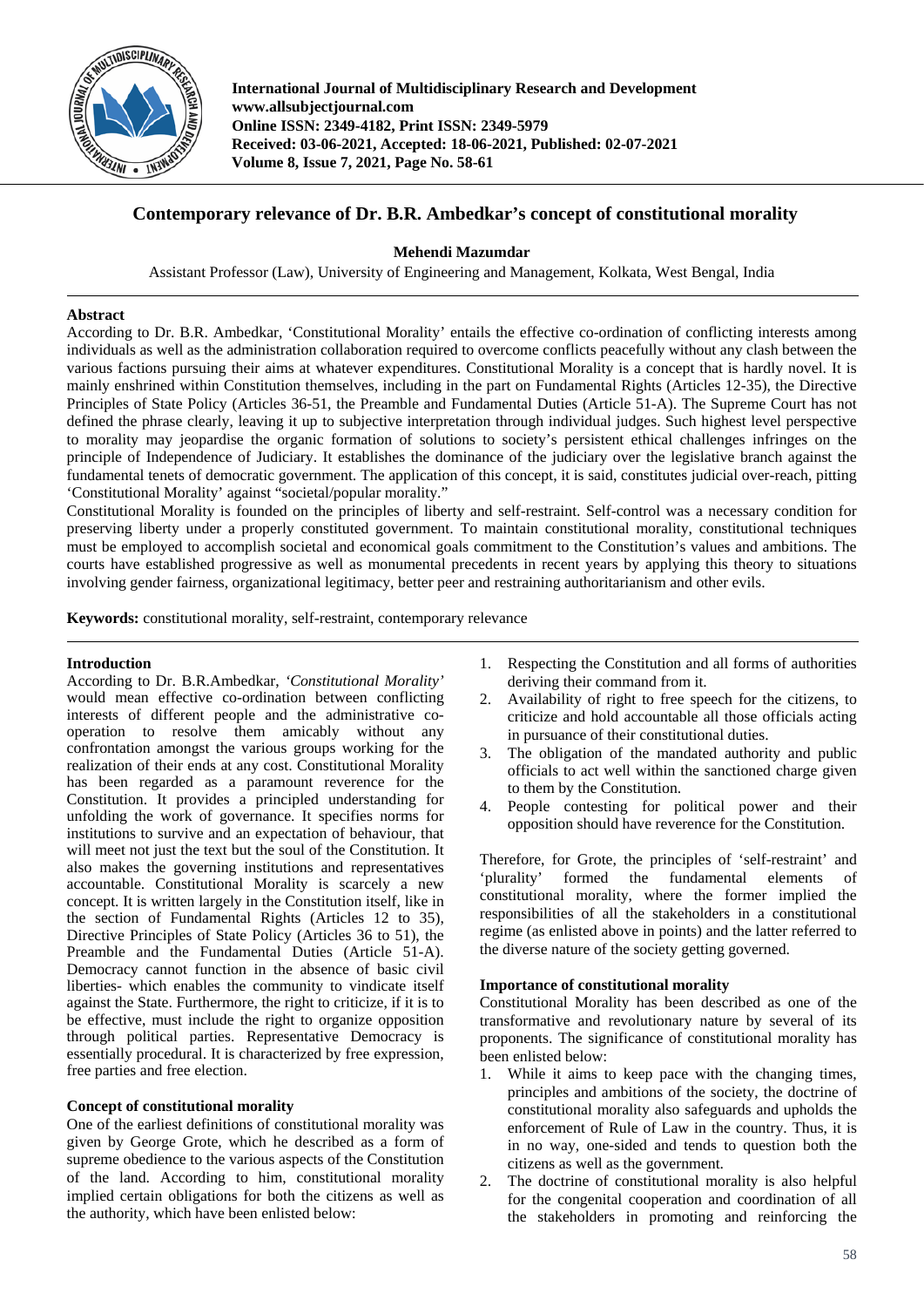democratic ideals of the nation. It strives for a better amiability amongst people to pursue constitutional ambitions which are not possible to be won without unity and team spirit. Thus, it points to the idea of propagating the trust of the people on democratic institutions.

3. The principle of constitutional morality can be used for reading down laws or statutes, which are inconsistent with the incumbent time and can be used to bring about a positive transformation in the perception of societal or public morality.

For instance, in passing a law prohibiting sati, right to life and dignity was passed on to the Indian widows who were earlier considered to be harbingers of misfortune and illbuck. However, after the passage of this law, there has been a clear change in the public mindset with regards to Sati and the rights of widows in India. It also led to the promulgation of more rights to them, such as those of remarrying and getting educated after their husband's demise.

1. Constitutional Morality is specifically substantially significant for a vibrant and diverse country like India which has got a heterogenous population with so many further subclassifications, such as caste, religion, colours, sexual orientation, languages, gender etc.

Since 'plurality' is one of the crucial ethos of the principle of constitutional morality, it recognizes this distinction and non-homogeneity and promotes diversity, helping to make the society more inclusive.

2. It is observed that a lot of officers resign or leave their government jobs, in order to show solidarity to some movements and for upholding constitutional morality.

However, the principle of constitutional morality is contrary to this; it promotes people to be an active participant of the system, fight the inequalities and non-constitutional elements.

### **DR. Ambedkar's perspective on constitutional morality**

According to Dr. Ambedkar, the concept of constitutional morality implied the harmonious interaction between the governing and governed, including the peaceful settlement of dissent faced from the latter and conflict of interests arising between them without indulging in any major confrontations or resorting to violent revolutions. He pinned the onus of resolving the then (and still) existing disparity and inequity in the society not merely on the government or the Constitution, but also on this belief system or principle of constitutional morality. He believed that, this principle can help get rid of the bridge and gap between the form of administration and that of the Constitution in the country.

Bhimrao Ambedkar had this belief that the Indian society was largely undemocratic in nature and Constitutional Morality holds significance in this nation, where democracy is merely a 'top-dressing' on the soil.

### **The contemporary interpretation of constitutional morality**

In the context of the present era, constitutional morality can be primarily defined to be constituted of two subclassifications:

- 1. As a spirit or force of the Constitution and
- 2. As the antonym of popular morality.

Ever since the advancement of years, after the introduction

of the constitutional rule in India, constitutional morality has scarcely been used by the courts. It was subtly indicated in the very famous case of Keshavananda Bharti vs State of Kerala  $[1]$ , by the Apex Court, when it propounded the conception of the 'basic structure' of the Constitution. Another famous case, when a mention of "breach of constitutional morality" of having been committed was the *First Judges Case* i.e. S.P. Gupta vs Union of India and Others<sup>[2]</sup>.

Thereafter, it was only in 2010 that Justice Ajit Prakash Shah in Naz Foundation vs Government of NCT Of Delhi [3], first used it in an antithetical manner to popular acceptance and standards of morality. In this form, a precedent was set for the courts to disregard societal norms, stigmas and limitations, while assessing the actions of the State. For instance, in this case, while deliberating upon the issue of decriminalization of homosexuality, then a criminal offence under Section 377 of the Indian Penal Code,1860, the court took into cognizance the ideal of upholding the constitutional principles rather than society's perception with regards to the legitimacy of same sex relationships.

The trend continued, as judges started giving the rationale of constitutional morality in their judgements thereafter. The Ex-Chief Justice of India, Justice Deepak Misra, in the case of Government of NCT of Delhi vs Union of India<sup>[4]</sup>, equated constitutional morality to a 'second basic structure doctrine'. The fact of the principle being respected and adhered to by both the citizens as well as officials were reinstated and it acting as a check on both of these classes alike, were reinforced by the justices.

Almost all the revolutionary judgements in the recent past, whether it be the Navtej Singh vs Union of India<sup>[5]</sup> (*Navtej Singh Johar Judgement)*, on homosexuality or the Joseph Shine vs Union of India [6] (*Joseph Shine Judgement)*, on the adultery, had constitutional morality, as one of their crucial fundamentals.

In fact, in the Indian Young Lawyers' Association and Others vs State of Kerala and Others<sup>[7]</sup>, commonly known as the *Sabarimala Judgement*, the Supreme Court also bypassed the doctrine of essentiality (the principle protecting the 'integral' religious practices of a community) to uphold the supremacy of constitutional morality.

# **Sources of constitutional morality**

The term 'morality' is not excessively stated in the Constitution. However, there can be four sources, from which the term' constitutional morality' derives itself. These are as follows:

- 1. Constitutional Morality can be originated from within the Constitution itself. If read and interpreted properly, Preamble, Fundamental Rights (Article 12-35), Directive Principles of State Policy (Article 36-51), and Fundamental Duties (Article 51-A), tend to have the pervasive essence emphasizing upon constitutional morality.
- 2. The debates and discussions that happened in the Constitutional Assembly have been one of the most important sources of constitutional morality as Ambedkar's views have been taken as the basis of modern day understanding of the same.
- 3. The events that unfolded during the framing of the Constitution and the requisite constitutional history associated with it.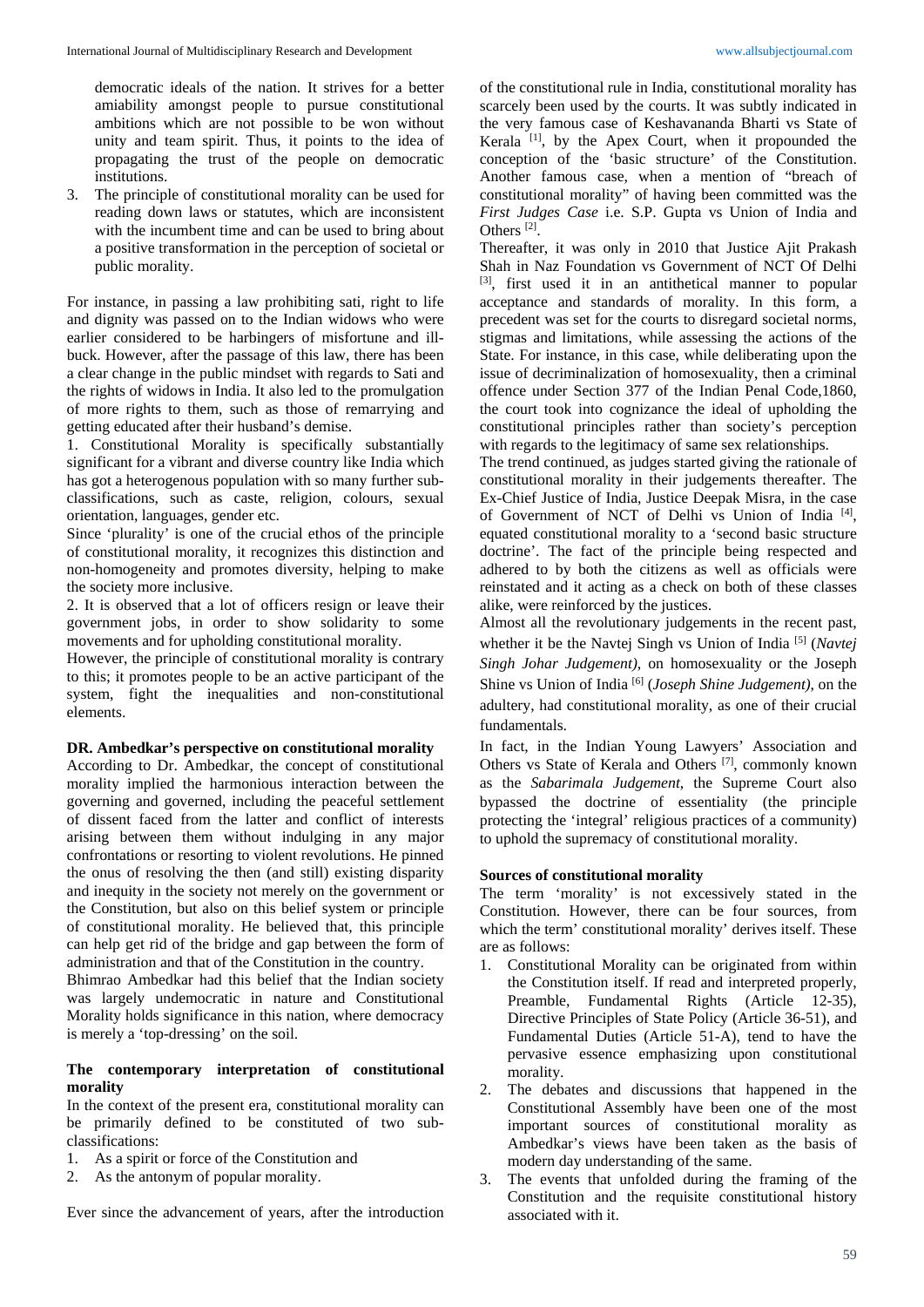4. The case laws and precedents, specifically in the modern day era with so many draconian laws read down by the Hon'ble Supreme Court and various High Courts in upholding the spirit of the Constitution, morality and strengthening democratic ideals.

#### **Criticisms of constitutional morality**

Besides the pros and importance attached to constitutional morality, there are also certain concerns, which needs to be addressed by legal experts, legislators, jurists and the courts. These have been discussed below:

- 1. There is no explicit mention of the term 'constitutional morality' in the Constitution of India. Moreover, despite the presence of several precedents or judgments based on the principle, there is no fixed definition that has been attributed to constitutional morality. Thus, it has an open-ended meaning and is privy to subjective interpretations by different perception holders. Moreover, it has been left on the discretion of the individual judges to interpret its essence and apply in requisite situations.
- 2. Another viewpoint presented by those in opposition to the doctrine of constitutional morality is that it hinders the organic and natural development of liberalism or rectification of the wrongs or ethical ills of the society as it vests powers in the hands of the courts to implement a 'top-down approach' of the ideal on the morality front. Some have supplemented this proposition with the corollary premise that it indirectly reflects a lack of faith on the true ideals of democracy which is based on the wisdom of the populace that is to be governed.
- 3. One strong argument against the existence of constitutional morality as a judicial principle is that it is in clear violation of a very basic tenet of democracy, that is, of separation of power between the three wings of the State governance framework: judiciary, legislature and the executive. Dissenters keep pushing forth the idea that the projected objective of upholding and promoting democracy by using constitutional morality is merely a shame as it establishes judicial supremacy and excess activism by the courts, leading to the intervention in those functions which are primarily sanctioned to be undertaken by the legislature. Some also interpret this as a fraud on the constitution in a veil of promoting constitutionalism.
- 4. Another corollary criticism to the previous point is the promotion of judicial overreach done by constitutional morality by putting it against societal morality.
- 5. In the recent past, the Attorney General of India, Mr K.K. Venugopal described Constitutional Morality as "dangerous" to the country. He expressed that the Supreme Court is slowly transforming into a "third Parliament Chamber". Coming from a senior legal officer like the AG himself, this can spark the growth of a negative perception amongst the masses regarding this principle.

#### **Supreme court's judgement and constitutional morality**

Constitutional Morality is not limited only to following the constitutional provisions literally, but is based on values like individual autonomy and liberty; equality without discrimination; recognition of identity with dignity; the Right to Privacy. Constitutional Morality means adherence to the core principles of constitutional democracy.

E.g. in the Supreme Court's Sabarimala verdict, religious freedom, gender equality and the right of women to worship guaranteed under Article 14, 21, and 25 of the Constitution was reinstated which struck down the practice of banning entry of women of a certain age to the Sabarimala temple in Kerala as unconstitutional. Constitutional morality here went against social morality that discriminates against women based on biological reasons like menstruation.

Other judgements by the Supreme Court defining Constitutional Morality are as follows:

- 1. In Keshavananda Bharti Case, the Supreme Court restricted the power of the Parliament to violate the Basic Structure of the Constitution.
- 2. In the Naz Foundation Case, the Supreme Court opined that only Constitutional Morality and not Public Morality should prevail.
- 3. In Lt Governor of Delhi Case, the Supreme Court proclaimed Constitutional Morality as a governing idea that highlight the need to preserve the trust of people in the institution of democracy.
- 4. In Sabarimala Case, the Supreme Court bypassed the *"Doctrine of Essentiality"* to uphold the Constitutional Morality.

#### **Conclusion**

Dr. B.R. Ambedkar, the chief draftsman of the Indian Constitution, played a significant part in the process of constitution-making. He raised the voices of those, who had been long remained unheared, and had an intense commitment for the social cause and upliftment of deprived and down-trodden sections of society. He explicitly mentioned about swear which he took for the elimination of unjust and inhuman practices from the Hindu society in the context of untouchables. The Indian Constitution does incorporate the social and political philosophy of Dr. B.R.Ambedkar, which is most noticeably evident in the various provisions of the Constitution.

It can be concluded that both Ambedkar and Grote did not perceive Constitutional Morality as an instrument for combating or resolving government action; rather, they equated it with a self-imposed restraint by the people to uphold the constitutional ideals. However, with the passage of time and almost seventy decades after Dr Ambedkar delivered his Constituent Assembly speech in 1948, a lot of different interpretations of the principle have been affixed by different scholars and judges. For now, the two-pronged definition of constitutional morality encompasses:

- 1. firstly, a legal mechanism of fighting popular morality and a reminder that Courts should keep themselves free from, sometimes rigid, societal beliefs and opinions that need a revamp for the betterment and comprehensive advancement of the country.
- 2. Secondly, it helps in holding the government accountable by facilitating the courts to examine the spirit and conscience of the Indian Constitution.

Thus, it is rightly categorized as a second basic structure doctrine. It is rightly a bit vague and unclear with regards to its definition, like most of the other constitutional doctrines which are heavily dependent and reliant on the interpretation of the judges while delivering judgments in different cases. However, the kind of judicial system that exists in the country makes it a necessity, and also mandates